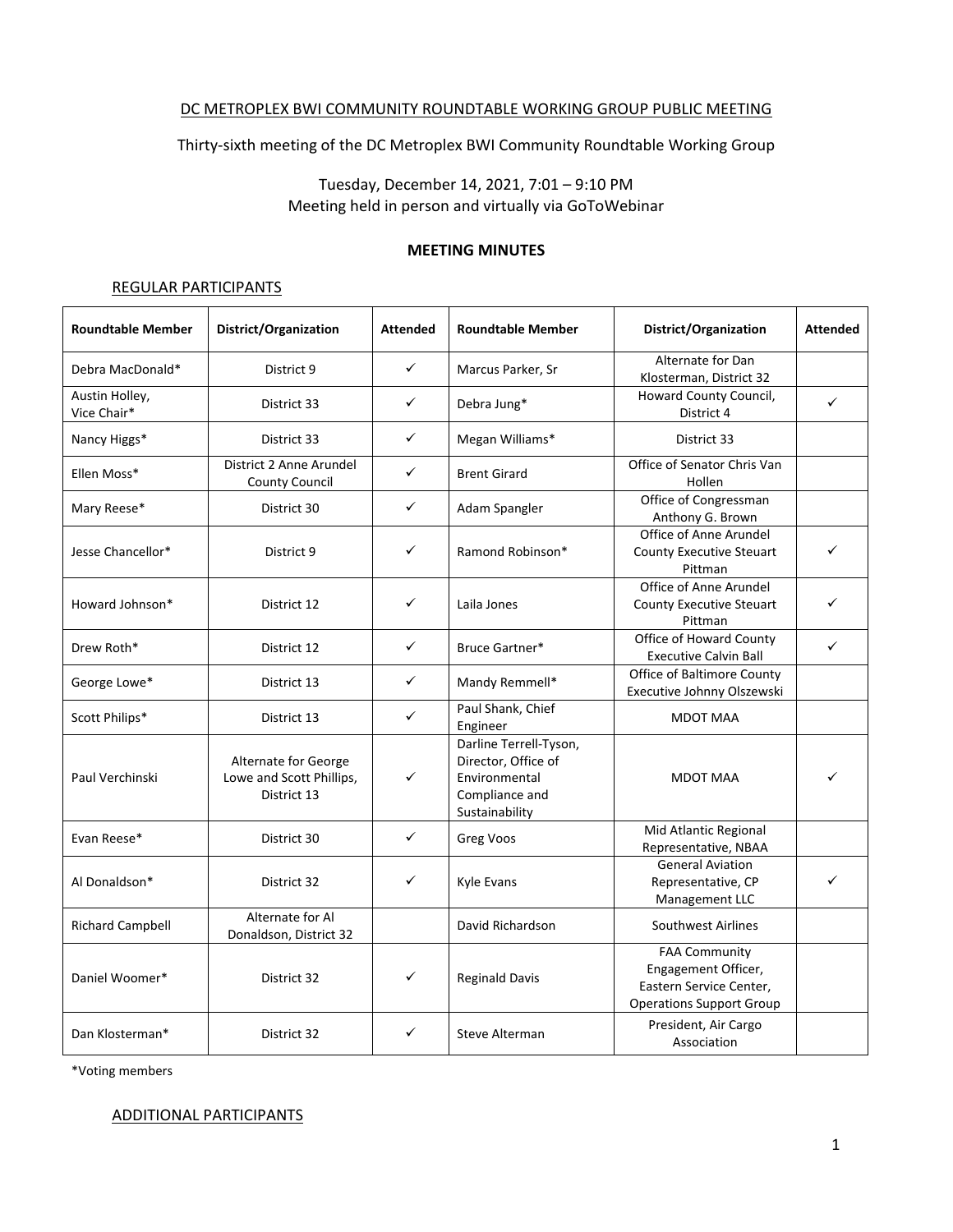Maryland Department of Transportation Maryland Aviation Administration (MDOT MAA) Bruce Rineer, Manager Noise Section Kevin Clarke, Director of Planning and Environmental Services Karen Harrell, Noise Section

Federal Aviation Administration (FAA) Veda Simmons, Public Engagement Officer (temporary replacement for Reginald Davis)

Contractor Support Royce Bassarab, HNTB Alverna "A.J." Durham, Jr., Straughan Environmental, Inc.

#### MEETING MATERIALS

Participants received the following materials in advance:

- October 19<sup>th</sup> Meeting Minutes: V3\_DRAFT\_20211019\_MEETING\_MINUTES

Presentations at the meeting:

- None

## **1. WELCOME AND INTRODUCTIONS**

## *Introduction and Roll Call of Attendees*

Mr. Bruce Rineer began the meeting at 7:01 pm. He welcomed everyone in attendance and explained that the night's meeting would be a hybrid meeting with attendees both in-person and virtual; the meeting was being recorded; and it would be available to view on the MAA website the next day. He asked Roundtable members attending virtually to self-mute and remain muted unless speaking and stated that attendees would be muted by default.

Mr. Rineer explained that attendees would be unmuted if called on by the Chair, and they should use the "raised hand" or the chat box feature to ask questions or leave a comment, which will be read during the public comment period. He stated if participants experience technical issues, they should log off and log back on to the meeting. If issues continue, participants can use the chat box to let him know. Mr. Rineer explained that the public comments could be up to two minutes each, unless the Chair decides otherwise, and asked attendees who would like to speak during the public commenting period to raise their hand. Written comments posted in the chat box will be read aloud.

Mr. Rineer concluded the introduction and turned the meeting over to the Roundtable Chair, Ms. Debra "Debbie" MacDonald. Ms. MacDonald greeted those in attendance, stating that she was the Chair of the Roundtable and represented District 9, and went through the roll call, starting with voting members of the Roundtable. Ms. MacDonald announced that there were three vacancies on the Roundtable from District 31 and District 44B. Ms. MacDonald has been in contact with representatives from both Districts and hopes to have the vacancies filled. Ms. MacDonald moved on to the roll call for non-voting members. Ms. Veda Simmons was in attendance for FAA. She is temporarily replacing Mr. Reginald Davis.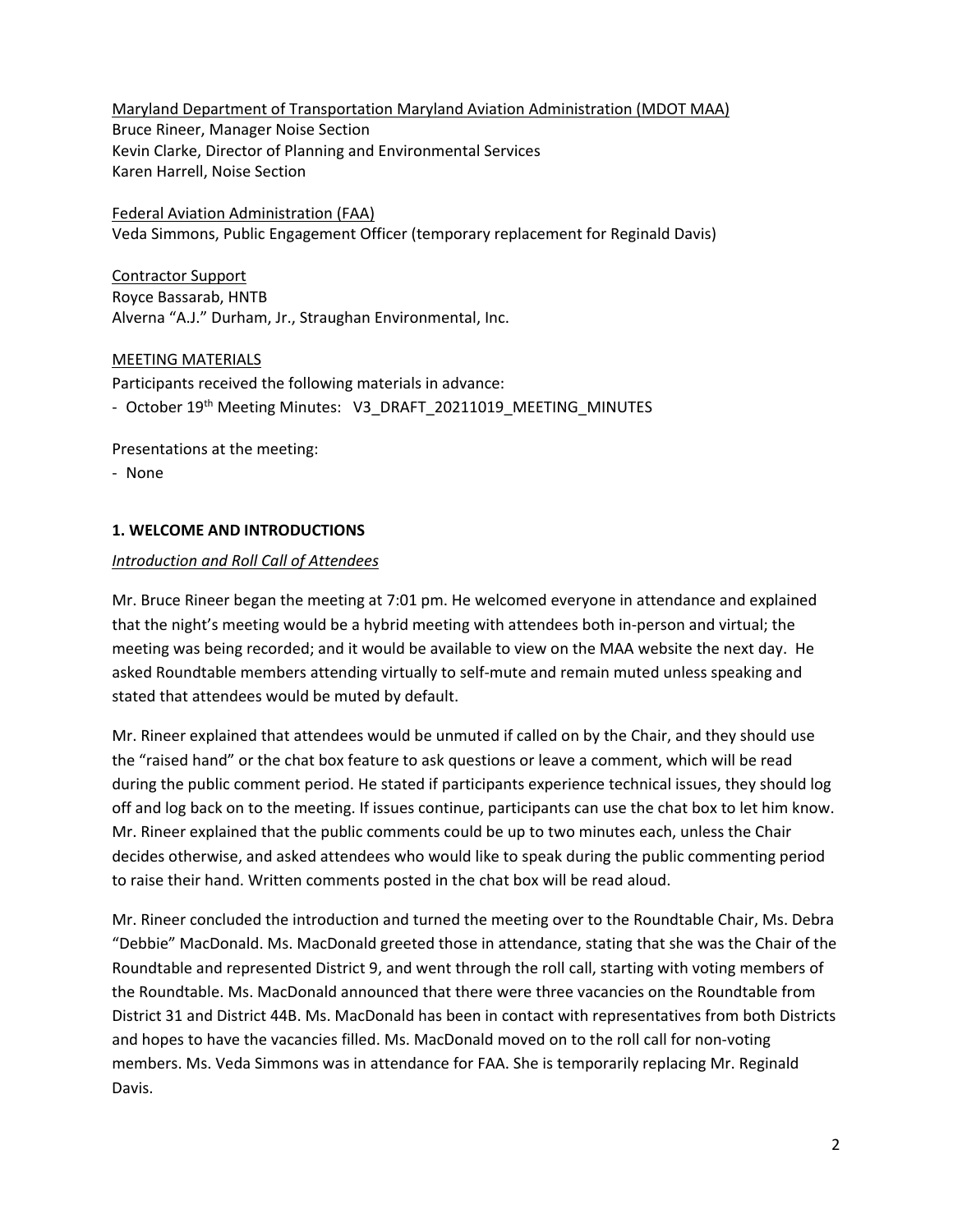### *Approve Agenda*

Ms. MacDonald moved to the approval of the meeting agenda. Mr. Dan Woomer made a motion to approve the agenda. Ms. Deb Jung seconded. None opposed. The motion to approve the agenda passed.

## *Review and Approve October 19th Meeting Minutes*

Ms. MacDonald moved to the review and approval of the October 19<sup>th</sup> Meeting Minutes. Ms. MacDonald stated that she had not received any edits on the meeting minutes. Mr. Woomer made a motion to approve the October 19<sup>th</sup> Meeting Minutes. Ms. Jung seconded. None opposed. The motion to approve the October 19<sup>th</sup> Meeting Minutes passed.

## **2. ROUNDTABLE COMMITTEE REPORTS**

Ms. MacDonald asked if a member of the Joint Committee (Technical and Legislative Committees) could give an update on where the Roundtable was in its process of drafting a Statement of Work for Howard County to present to ABCx2. Ms. Mary Reese suggested that Mr. Drew Roth give an overview of the potential goal of the ABCx2 contract. Mr. Roth gave an overview of the Joint Committee's comprehensive Draft Statement of Work, which was provided to the Roundtable via email. Its purpose is to obtain independent modeling and analysis to estimate the noise exposure of the BWI region using several different metrics. This analysis would be based on the actual flight paths and a virtual model of the noise produced by those planes. The Draft Statement of Work proposes a retrospective analysis of what noise has occurred in the community based on past flights, conducts a prospective analysis to determine what the effects would be of any proposed changes to flight tracks, and to address other questions related to flight patterns' effect on noise.

Ms. MacDonald thanked the members of the Joint Committee who worked on the Draft Statement of Work and stated that it was forwarded to ABCx2 with hopes that they would accept it and meet with the Roundtable to develop a work plan. She described the Draft Statement of Work as the Roundtable's wish list and a request to ABCx2 of how to get there. Ms. MacDonald reminded everyone that the idea to contact ABCx2 and the funding for the effort came from the Howard County Executive Office and Howard County Council. She also noted that the Roundtable requested that Anne Arundel County join Howard County in providing funding support for ABCx2. Ms. MacDonald asked Mr. Ramond Robinson, Roundtable representative from Anne Arundel County Executive Steuart Pittman's Office and Transportation Officer for Anne Arundel County Department of Transportation, to give an update on the County Executive's decision.

Mr. Robinson reminded those in attendance that at the last meeting he mentioned that County Executive Pittman was still receiving information about ABCx2's capabilities, what their work would entail, and how it would benefit Anne Arundel County. He stated that County Executive Pittman agreed to be a contributing partner with Howard County in providing funding for ABCx2 work. Mr. Robinson explained that he would be working with Mr. Bruce Gartner, also a Roundtable member and his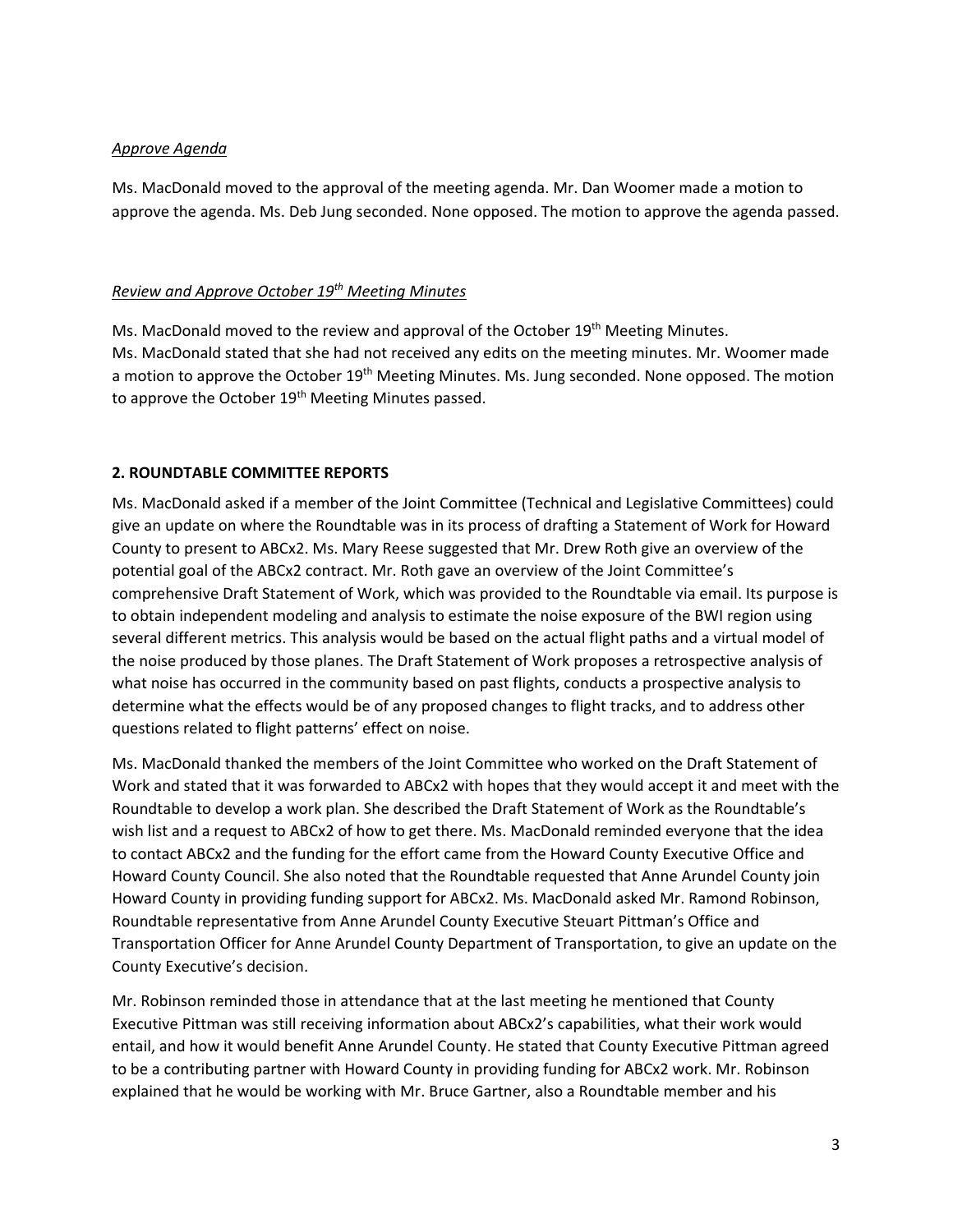counterpart in Howard County, to coordinate the terms of the collaboration, and it may take some time to finalize the details.

Ms. Reese asked Mr. Robinson if the previously discussed tentative date of January 18, 2022 was still a good estimate of when the collaboration would be finalized. Mr. Robinson replied that he and Mr. Gartner discussed finalizing the logistics of funding the contract with ABCx2 in 30-45 days, and work could begin while the details to the funding were finalized. Mr. Gartner concurred with Mr. Robinson's discussion. Ms. MacDonald thanked Mr. Robinson for his work and persistence on the issue and added that she was thrilled with the news. Ms. Jung agreed and stated that it is an important milestone that two counties have joined together to fund this noise modeling, as it will let the public know what they are hearing and the sources of the noise. She hopes that the modeling produces more accurate and focused data on noise resulting from NextGen and noted that ABCx2 has done this type of work for Roundtables throughout the country. Ms. Jung believes the data will allow the Roundtable to identify and address the superhighway in the sky. She thanked Mr. Robinson for his work in Anne Arundel County and thanked Mr. Gartner for starting the effort and finding ABCx2.

Ms. Higgs also thanked Mr. Robinson and asked him to let her know if there was anything she could do from an Anne Arundel County constituent's standpoint. Ms. Jung suggested that Mr. Robinson consider issuing a press release from the County Executive Office once the agreement is finalized. She also suggested that Ms. Higgs consider how to inform the Roundtable's communication network and other interested parties. Ms. Higgs thanked Ms. Jung for her ideas, saying she is a big fan of ABCx2 and the work they have done on various studies in different states, and she thinks it is great that the Roundtable is on board with them.

Mr. Robinson stated that both he and Ms. Layla Jones would communicate Ms. Jung's suggestion to the Public Information Office staff for Anne Arundel County. He suggested that a press release with a joint statement from both counties be sent out when the study is complete. He also thanked Mr. Evan Reese and Ms. Mary Reese for helping him keep the issues relevant to the Roundtable in the forefront of his communications with the County Executive. Ms. Reese thanked Mr. Robinson and stated that she thinks he deserves all the credit.

Mr. Woomer asked how much money each County was providing to the effort. Ms. Jung responded that each county would give \$50,000. She also agreed with Mr. Robinson that a joint statement would be beneficial, saying it is not often that two county executives and two county councils collaborate on an issue of this importance for both counties. Ms. MacDonald agreed that the joint statement would be a great idea. Ms. Jung stated that they would like to issue the joint press release in mid-January. Mr. Robinson and Mr. Gartner did not object to the timeframe, but Mr. Gartner stressed that the key would be to focus on the scope of work that could be accomplished within the currently identified funding.

# *Technical Committee*

Ms. MacDonald asked if there were any updates from the Technical Committee. Ms. Jung asked if the Roundtable had received any updates about the procedures sent to the FAA, asking Ms. Simmons, the FAA representative, if she could share any information. Ms. Simmons replied that she believed items were due from the MAA to the Performance Based Navigation (PBN) Working Group, but she did not know the details of the request. She stated that she would be meeting with the PBN Working Group on Thursday December 16th and she could reach out to the MAA and the Roundtable to share what she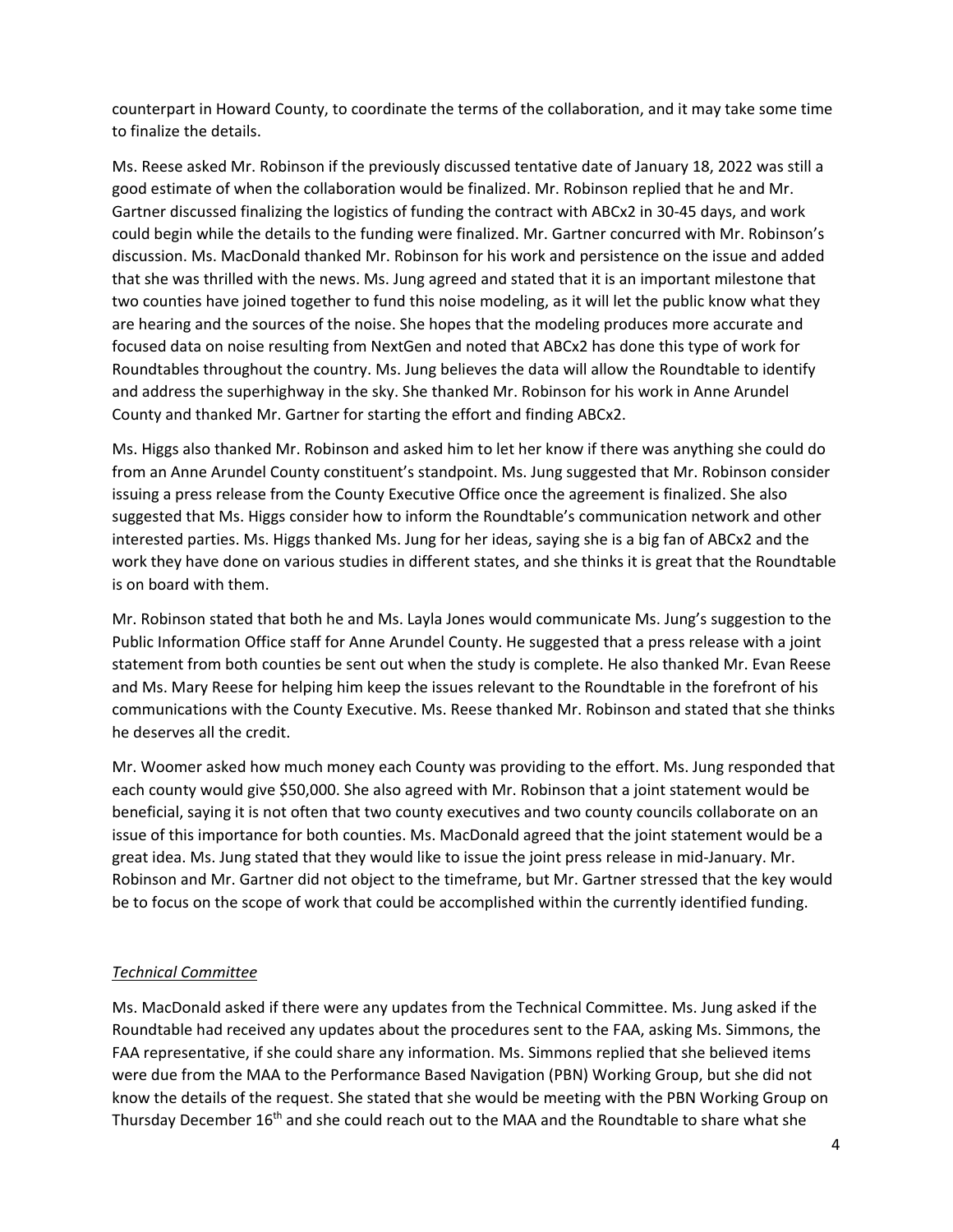finds out. Mr. Reese stated that hearing that the MAA owed information to FAA was news to him. Ms. Reese found it surprising that the Roundtable was not informed that information was requested from the MAA by the PBN Working Group. She asked if Mr. Paul Shank of MAA was going to attend the Roundtable meetings again.

Ms. Reese asked if Ms. Darline Terrell-Tyson, Director of the Office of Environmental Compliance and Sustainability, had an update about the PBN Working Group. Ms. Terrell-Tyson replied that she did not. Ms. Higgs asked if the FAA met with the MAA in November as was planned at the October meeting. Ms. Terrell-Tyson replied that yes, a PBN Working Group meeting was held in November, and MAA and HMMH attended. Ms. Higgs asked if there were any meeting minutes or discussion of what happened at the meeting, to which Ms. Terrell-Tyson replied in the negative. Ms. Higgs asked why not. Ms. Terrell-Tyson replied that meeting minutes were not provided, discussions were ongoing, and the next PBN Working Group Meeting was scheduled for the second week of January 2022. Ms. Higgs expressed frustration that the Roundtable was not getting information and did not have any input regarding the meetings with the PBN Working Group. Ms. Terrell-Tyson reiterated that discussions were ongoing and once everything is finalized, information will be provided. Ms. Higgs asked why updates cannot be provided throughout the process.

Mr. Austin Holley replied that this is the PBN process, explaining that the MAA are guests at the meetings, and that the FAA will not release any information until the proceedings are, if not final, very close to complete. He continued that, as guests at the PBN Working Group meetings, the MAA does not want to jeopardize the outcome or the relationship with the FAA by discussing the meeting activities outside of the PBN Working Group. Mr. Holley restated that this is how the process works, whether the Roundtable is involved or not, across the country. He stated if people are frustrated, this results from the long timeline but does not think anyone is trying to hide anything from the Roundtable. Ms. Higgs commented that six years is a long time. Mr. Holley replied that a lot of progress has been made in those six years. Mr. Reese concurred with Mr. Holley's assessment and stated that unfortunately these are the terms required for Roundtable to participate. He stated that he has not been able to get in touch with Mr. Shank, but Mr. Reese would continue to attempt to reach out to the MAA. As for meeting notes from the PBN Working Group meetings, the Technical Committee broached the subject, but the FAA replied that they would not be providing meeting minutes.

Ms. Higgs asked has anyone contacted Mr. Ricky Smith, Director of the MAA, since the Roundtable has not heard from Mr. Shank. Ms. MacDonald replied that she did not think contacting Mr. Smith at this time was warranted, as she is hearing that this is how the process works. Ms. MacDonald was disappointed with the lack of an update from the PBN Working Group meeting as well. She stated that she intends to focus on what the Roundtable can do right now, such as preparing for activities that will occur once the Roundtable receives information about the process. Ms. Higgs thanked Ms. MacDonald for her suggestions and agreed that there were things that the Roundtable could still do while waiting, but she explained that her point was to determine whether, since Mr. Shank was not responding to the Roundtable, his lack of response should be escalated.

Mr. Reese replied that as the Chair of the Technical Committee, he did not feel they were at a point to escalate to Mr. Smith. He explained that Mr. Shank has returned calls, but Mr. Reese has not yet been able to speak with Mr. Shank about the last PBN Working Group Meeting. He believes, due to the length of the process, it would be acceptable to speak with Mr. Shank after the January 2022 meeting. Ms. Higgs thanked Mr. Reese for his explanation and reiterated that it is frustrating that the Roundtable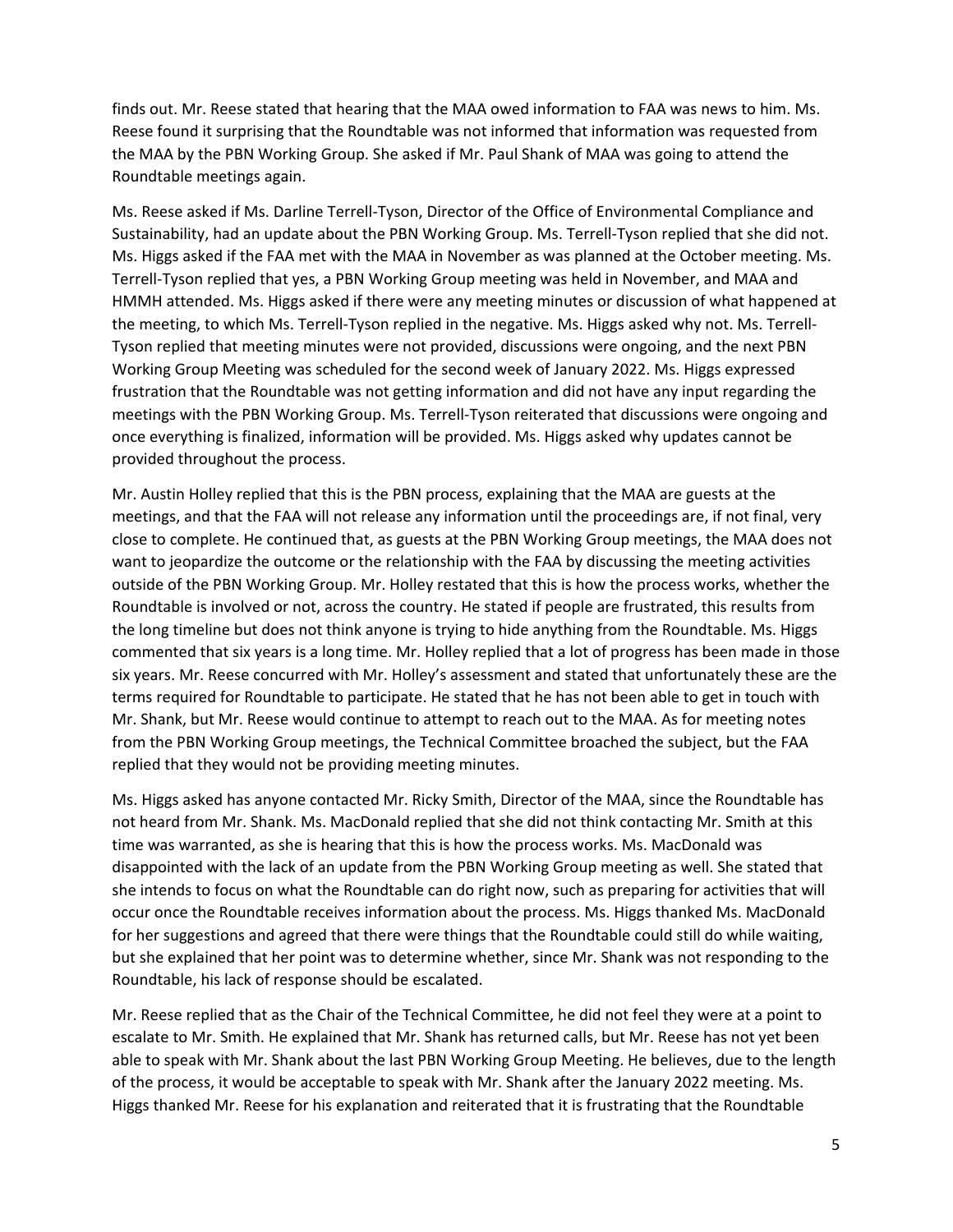does not know how the process is going. Mr. Reese stated that he appreciated Ms. Higgs' point of view and agreed that at some point it could be appropriate, but not at this time. Ms. Higgs replied that she trusted Mr. Reese's view of the situation. Ms. MacDonald stated that she was hopeful that they would hear something after the January PBN Working Group meeting and find out what information the FAA needs from the MAA.

### *Legislative Committee*

Ms. Jung reported that the Legislative Committee was working on a couple things, and the Special Session of the State Legislature caused one of the items to slow down. She stated that they are looking forward to seeing what legislation our representatives will be drafting, and she believes there will be something drafted in January 2022 that the Roundtable could be proud about. Ms. Jung explained that she was not trying to be cagey, but she did not want to report on things that may not come to fruition. She is sure that there will be an update in January 2022 on the legislation. She asked Ms. Higgs to be fully informed of the proposals so that she can encourage people to attend legislative hearings either in person in Annapolis or virtually. Ms. Jung stated that she believes the State House of Delegates is virtual and the State Senate is in person.

## *Communications Committee*

Ms. Higgs apologized for her inactivity over the last month and a half. She appreciates that Mr. George Lowe, Vice Chair of the Communications Committee, and the committee members have been notifying the public. Ms. Higgs has started a contact list of interested parties and asked that any sign-in sheets or logs from past meetings be sent to her so she can add the information to the spreadsheet. Ms. MacDonald asked that Ms. Higgs let people know what information she needed and how the information would be used. Ms. Higgs replied that she needs any contact information such as name, address, phone number, etc., and the use of the list is yet to be determined. Ms. MacDonald clarified that the contact list will be used to inform the public of Roundtable news and information, which Ms. Higgs confirmed. Ms. Higgs offered her cell phone number and asked that people call her if they had any questions. Ms. MacDonald added that the Roundtable email address could also be used to contact Ms. Higgs and was available on the BWI website. Ms. Higgs stated that, in her absence, Mr. Jesse Chancellor reached out to Mr. Lowe and asked that the Communications Committee make some calls to the public. She asked that any information gathered from those calls be sent to her. Ms. MacDonald replied that the latest information she had was from an email today that she could forward to Ms. Higgs.

#### **3. MDOT MAA UPDATE**

Ms. MacDonald moved on to the MDOT MAA Update. Ms. Terrell-Tyson restated that there was no update from the PBN Working Group and that the next PBN Working Group meeting is scheduled for mid-January 2022. Ms. MacDonald asked the MAA if they could revisit the past presentations that described the procedural changes the Roundtable requested in the submittal to the PBN Working Group. Mr. Rineer stated that Mr. Adam Scholten of HMMH gave the first presentation in October 2019, and Ms. Sarah Yenson gave the second presentation April 2021. Ms. Jung stated that a condensed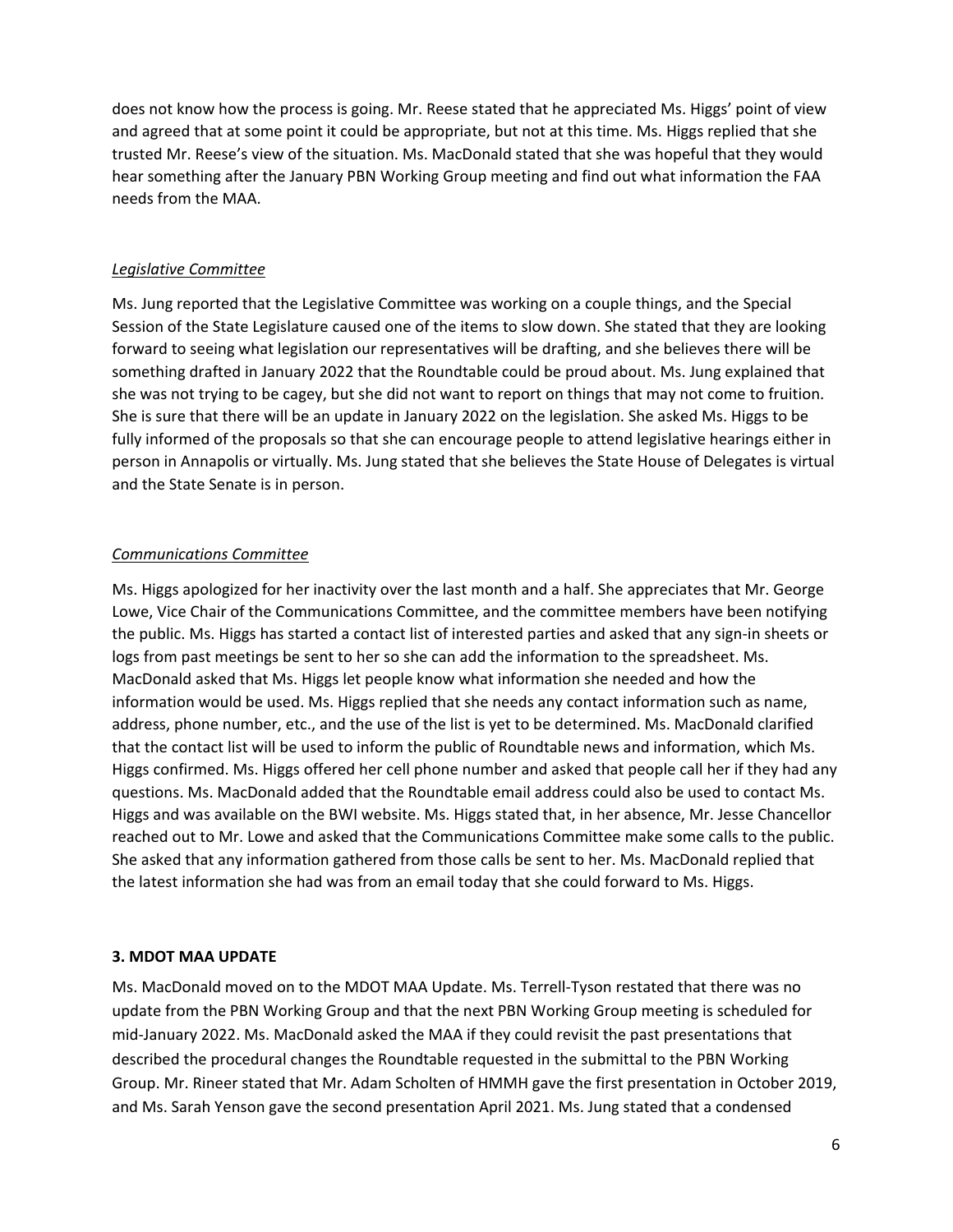version of the information in the presentations would be good to have to help explain the Roundtable's request to the public and elected officials. Ms. MacDonald added that it would be good for Roundtable members to get up to speed with a high-level overview. Ms. Jung jokingly asked Mr. Rineer if he could get all the information down to three slides. Mr. Rineer stated that MAA would discuss it internally and provide a response.

Mr. Chancellor reminded everyone that the first presentation was based on changes proposed by the FAA in 2018, and the second presentation focused on the proposed changes developed by the Technical Committee with assistance from the MAA, HMMH, and Industry. He explained that the Roundtable had been at this for many years, and many non-members do not have the familiarity that many Roundtable members have with respect to the individual proposed changes to departures and arrivals. A condensed, high-level view of the Technical Committee's proposed changes could ground the communities in what the Roundtable has proposed to the FAA and what MAA is representing us on. When the FAA issues their procedural changes in response to the Roundtable's request, this high-level summary of the Roundtable's proposal will allow people to have a better understanding of which changes have and have not been made. Ms. Reese asked that the condensed overview include the changes to RAISN presented by the FAA, which is a change the Roundtable told the FAA is unfavorable. She suggested that the condensed overview is reviewed near the beginning of every Roundtable meeting. Ms. MacDonald agreed with the suggestion. Ms. Terrell-Tyson asked Ms. MacDonald to submit the request in writing, which Ms. MacDonald agreed to do. Ms. Higgs agrees with Ms. Reese's and Ms. MacDonald's suggestions and does not think all the information needs to be represented, suggesting three to seven slides.

Ms. Jung requested that the meeting revisit the Communications Committee; the request was granted by Ms. MacDonald. Ms. Jung explained that 2022 is an election year, saying she has met multiple gubernatorial candidates in the previous few weeks. With all candidates that she has met with, she discussed one issue with them: BWI, the superhighway in the sky, and what they would do to address this. She noted that there were six months to turn the topic into a campaign issue before the primary elections. Ms. Jung stated that it was an opportunity to get the issue in public forums and in front of candidates running in all elections, and to let everyone know that it is an important issue for the people of Howard and Anne Arundel Counties.

Ms. Higgs agreed with Ms. Jung, asking how to put this issue in front of politicians. As the head of the Communications Committee, Ms. Higgs feels she cannot make personal statements or have personal communication with elected officials without input from the Roundtable. Ms. Higgs suggested producing and distributing a script that constituents could use to ask candidates what they will do about the BWI superhighway in the sky, as well as other issues or initiatives the Roundtable would want the candidate to support. Ms. MacDonald replied that one of the tasks for the Communications Committee is to produce generic statements that the Roundtable can preapprove. Ms. Higgs stated that she had sent a draft of some statement language and would resend to Ms. MacDonald.

Mr. Woomer suggested getting the statements out to the communities, once completed, for dissemination and posting on electronic bulletin boards. He stated that an SCMAGLEV opposition group pre-writes draft statements related to issues and sends them out to the public to use when contacting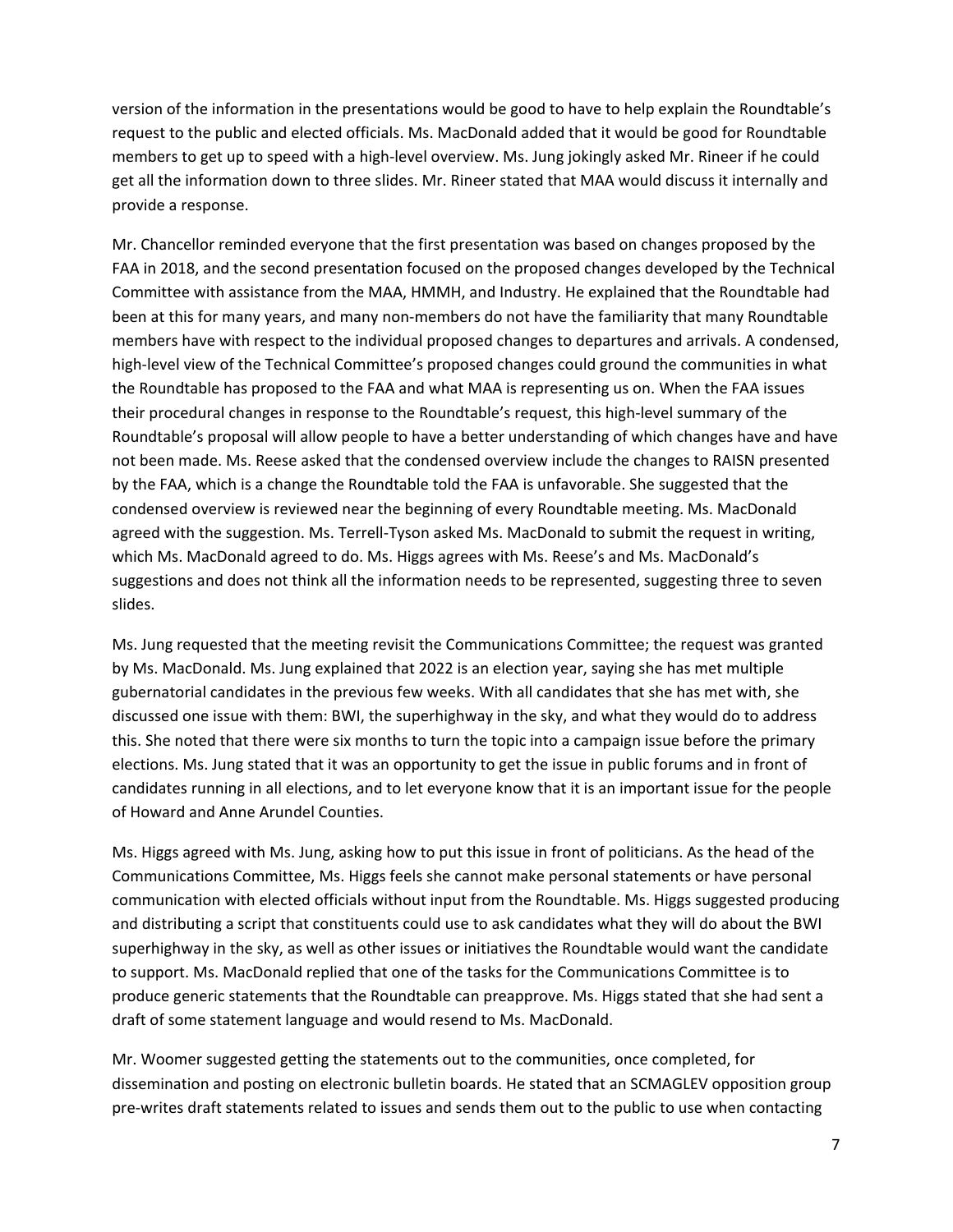elected officials. Mr. Woomer stated that the group has started a campaign to send something once a month to its members. Ms. MacDonald stated that she would like the Roundtable to get to that point, where they are all speaking in the same voice. Mr. Woomer added that all of the communications link back to the group's website [www.mcrt-action.org,](http://www.mcrt-action.org/) which includes research papers and information on a number of issues.

### **4. PUBLIC COMMENTS**

Ms. Reese asked to make a motion to modify public comments to allow for four minutes per person instead of two because the meeting was running ahead of schedule. Ms. MacDonald approved the request without the motion going to a vote.

Ms. MacDonald began the Public Comment period with written comments submitted prior to and during the meeting. Mr. Royce Bassarab posted the questions as part of the PowerPoint presentation.

Mr. Rineer read the first written comment, sent by Mr. Robert Smith, who asked if any Stage 3 aircraft were still operating at BWI. If so, were there pending regulations or timelines to phase them out for current Stage 5 FAA standard? Mr. Rineer replied that all aircraft at BWI Marshall are Stage 3 and above and as far as the MAA knew, no regulations require the phasing out of Stage 3 aircraft. He added that aircraft have to be at least Stage 3 to fly in the United States and most are at Stage 4.

Ms. MacDonald asked if the new maintenance facility at BWI Marshall would change the composition of the type of aircraft flying into BWI. She assumed that Stage 3 aircraft would need more maintenance in comparison to Stage 4 or 5 aircraft. Mr. Rineer replied that the maintenance facility is owned by and would only be used by Southwest Airlines, and all their aircraft are Stage 3 and above. Ms. MacDonald explained that she used to fly in and out of El Paso, Texas, which had an American Airlines maintenance facility. She often flew on empty planes that were going in for maintenance. Mr. Chancellor inquired if Ms. MacDonald was asking if there would be an increase in flights at BWI Marshall. Mr. Kevin Clarke, Director of Planning and Environmental Services at BWI, replied that the maintenance currently performed on the ramp will be transferred to the new maintenance facility. He stated that the purpose of the new maintenance facility is to perform aircraft maintenance in a safe, controlled environment so employees are not working in the weather. Similarly, the facility will remove aircraft from the ramp during maintenance activities, allowing more flexibility for gate operations. It will not be a heavy aircraft maintenance facility and should not change the fleet or aircraft composition at BWI.

Ms. Reese asked Mr. Clarke if he foresees BWI Marshall becoming a major maintenance hub in the future. Mr. Clarke replied that there is no indication of that happening. A Roundtable member asked if that type of change would be noted in the airport's Capital Plan. Mr. Clarke replied that he was not sure if it would be in the Capital Plan unless it would be a big capital investment for a new type of facility and reiterated that at this point there is no indication that BWI Marshall will become a major maintenance hub. Ms. Reese asked whether, if an airline wanted to make BWI Marshall their heavy aircraft maintenance hub, this would be an MAA decision, as opposed to an FAA decision. Mr. Clarke confirmed that it would be an MAA issue as the airlines would have a ground lease with the MAA. Ms. Reese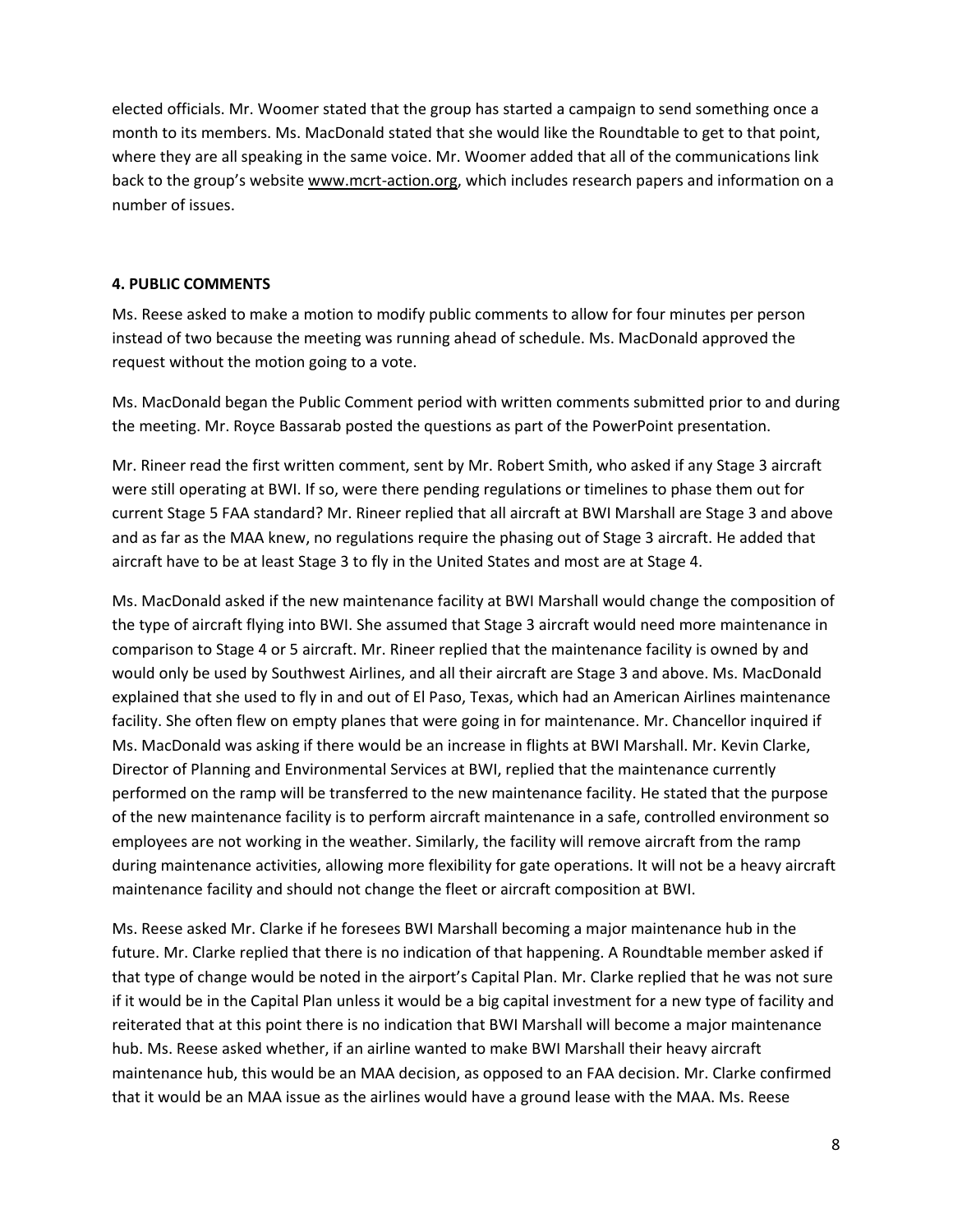explained that she was not sure if the locations of major maintenance hubs were driven by FAA strategy or the airlines. Mr. Clarke replied that it is market driven.

Mr. Al Donaldson asked if there was a requirement that brand new aircraft be manufactured to Stage 5. Mr. Rineer replied no; it is Stage 3 and above for new aircraft, although the majority of new aircraft are certified as Stage 4 and Stage 5.

Ms. Jung asked what the different stages of aircraft mean in terms of noise. Mr. Rineer replied that there was a huge difference in noise between the Stage 2 and Stage 3 aircraft. He did not know if Stage 3 aircraft would be phased out but noted that according to a Government Accountability Office (GAO) report, it would be cost prohibitive and provide little benefit to mandate that all aircraft be Stage 4 or 5. Ms. Jung asked if the benefits were environmental or noise-related; Mr. Rineer replied that there would be negligible noise benefits. Mr. Donaldson asked what the advantages are between Stages 3, 4, and 5 if the noise benefits are negligible. Ms. Reese stated the difference in noise is very noticeable over her house and asked what stage aircraft Spirit airline used. Mr. Rineer replied that it was based on the engine of each plane, which can be found online.

Ms. Reese stated that Spirit Airlines and old FedEx aircraft roar by, but Southwest Airlines are quieter. Mr. Reese said that all new Airbus and Boeing aircraft used by the major air carriers have Stage 5 engines, but that off-lease aircraft purchased by airlines like Spirit, contract carriers, and cargo carriers can have older engines installed on newer air frames. He stated that 95% of Southwest Airlines aircraft have engines that are Stage 4 and above.

Mr. Rineer read the second question, sent by Ms. Traci Taber, which stated that over a year everyone was told that new flight paths were to be implemented mid-2022. She asked if there was a status on the timeline. Ms. MacDonald replied that they did not have an update on the status of the timeline. Mr. Holley mentioned that the definition of implementation could be debated. Mr. Chancellor offered that, to a citizen, "implemented" typically means a change is in effect, but to the Roundtable it means published procedures. Mr. Roth stated that he was the source of the timeline, which came from discussions between the Technical Committee and the FAA. The timeline was presented when the Roundtable approved the procedural change proposal to the FAA with the caveat that there are many things that could delay it, per discussions with the Roundtable Technical Committee and the FAA in November 2020. He confirmed that "implemented" means published.

Mr. Roth, addressing Ms. Simmons of the FAA, stated that it would be helpful to have information on the PBN Working Group activities, including a high-level schedule of the proposals' progression through approvals, testing, training, and publication. He surmised that all the questions relating to meeting notes or updates from the PBN Working Group meetings intend to determine the current timeline towards publication of the procedures. He stated that it would be wonderful if the FAA could provide that as a regular update. Ms. Simmons stated that she could transmit that request during her meeting with the PBN Working Group on Thursday, December 16<sup>th</sup>.

Mr. Chancellor informed Ms. Simmons that twice in the past, the FAA had given the Roundtable tentative timelines of when procedures would be published. He recalled that back in 2017, a Vice President told the Roundtable that there was a slot available in Oklahoma City to test their procedures.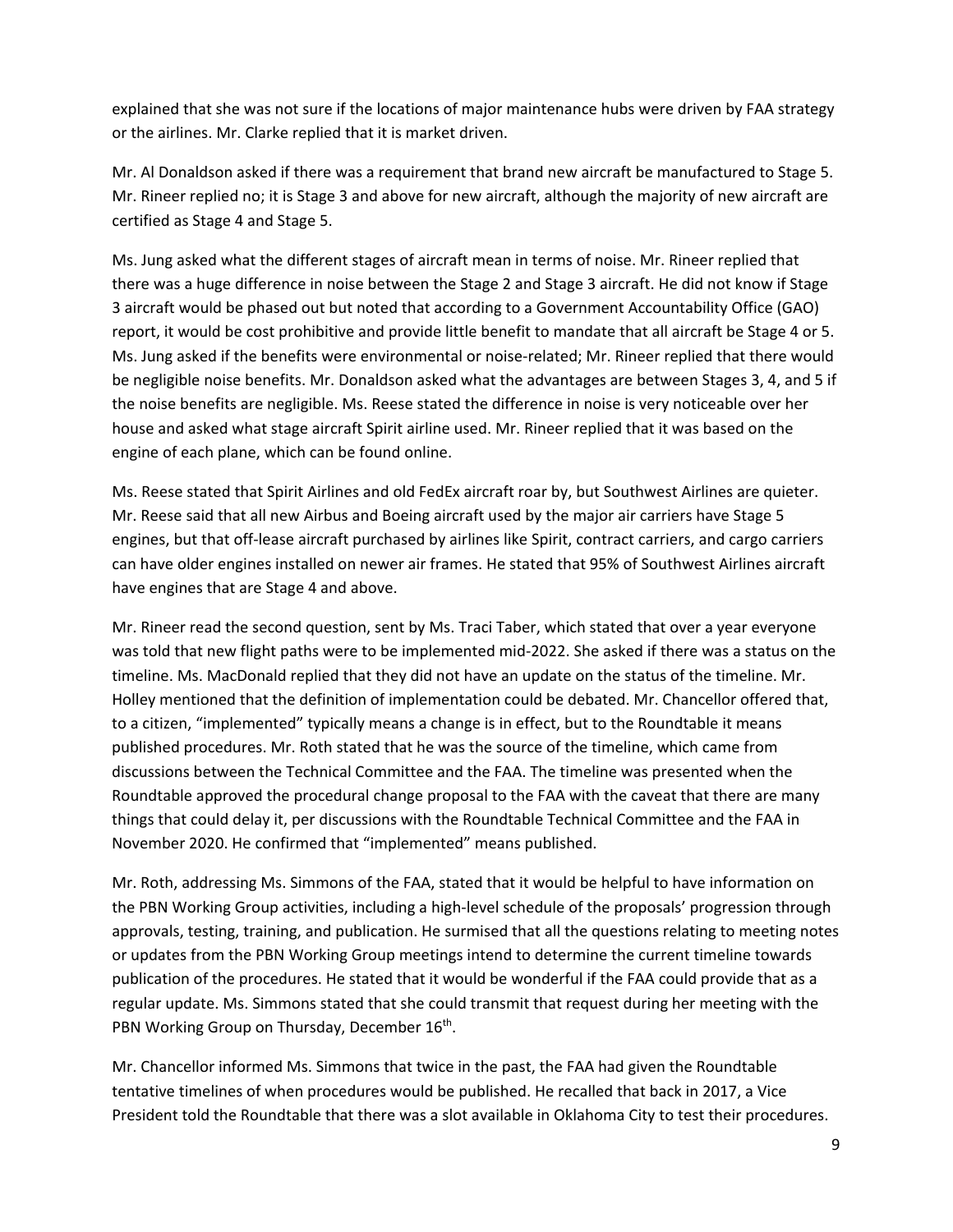The Roundtable did not use that slot, but this is an example of the FAA providing a tentative timeline. Mr. Chancellor explained that its not to hold the FAA to the timeline, but it provides a sense of the process's progression. Ms. Simmons thanked Mr. Chancellor for the explanation.

The third question, sent by Ms. Cynthia Faith Gibson, was part of a larger set of questions that were submitted. Mr. Bassarab was unable to post all the questions and comments but stated that MAA would provide the question log to Ms. MacDonald following the meeting. Ms. Gibson asked that a list of goals, objectives, tasks, and the associated schedule to support the strategies of the Roundtable be provided, specifically start and end dates to bound the process. Ms. MacDonald asked if Ms. Gibson was present online at the meeting and explained that Ms. Gibson had been in touch with members of the Roundtable, specifically Mr. Chancellor, who has tried to answer her questions and bring her up to date. Ms. MacDonald stated that Ms. Gibson had sent this question via email, including questions about how the Roundtable worked. Ms. MacDonald appreciated the input, questions, and challenging of the Roundtable, saying she believes that some of the questions result from some deficiencies in the Roundtable's communications. Ms. MacDonald replied that the schedule, to some extent, depends on the FAA. She stated that although the goals and objectives of the Roundtable are on the website, she is not sure if they have been sufficiently disseminated to the public. Ms. Reese replied that the Charter includes goals and objectives. Ms. MacDonald replied that the Charter is unique in that it has a singular goal to revert to pre-NextGen conditions, which the Roundtable has pursued in various ways. She reiterated that the Roundtable schedule is based on the PBN process, and that the Roundtable was taking steps to prepare for the results as well as pursing the contract with ABCx2.

Ms. Jung added that the Roundtable, in addition to seeking action from the FAA, is seeking action from the State Legislature. She stated that the Roundtable is making progress with the State Legislature, but that it takes time. Ms. Jung stated that the Roundtable has been engaged in this process for a long time, and she is grateful to everyone who has served on the Roundtable. She noted that noticeable progress may not be visible, noting that the Roundtable and the public have learned how slowly the FAA acts. She suggested that the Roundtable and public remain steadfast, continuing to voice their concerns, and let the FAA know they are not going away. She stated that the Roundtable would work as hard as possible towards the singular goal set forth in the Charter.

Mr. Rineer read the fourth question, sent by Mr. Niels Kasch, which asked what metrics matter the most with regard to filing noise complaints. Mr. Chancellor interpreted the question to mean, is it worthwhile to file noise complaints. Mr. Chancellor responded that the noise complaints are the only metric captured in the noise pollution shed of the airport. He stated that the ANOMS system does not capture all the noise, but the Roundtable hopes that the work with ABCx2 will capture the noise in the BWI Marshall noise pollution shed. Mr. Chancellor explained that right now, the only metric they have of where people are suffering are the noise complaints and that it is one of the metrics the MAA publishes on a quarterly basis. Ms. Reese added that it is the only human metric available and that every measure the FAA and the MAA have uses DNL, which averages noise over 24 hours and takes away the effect of human perception. She stated that the noise complaints and their personal details are incredibly important. Ms. Reese suggested including personal details, such as how the noise impacts children, sleep patterns, and work, in noise complaints and calls, letters, and conversations with elected officials.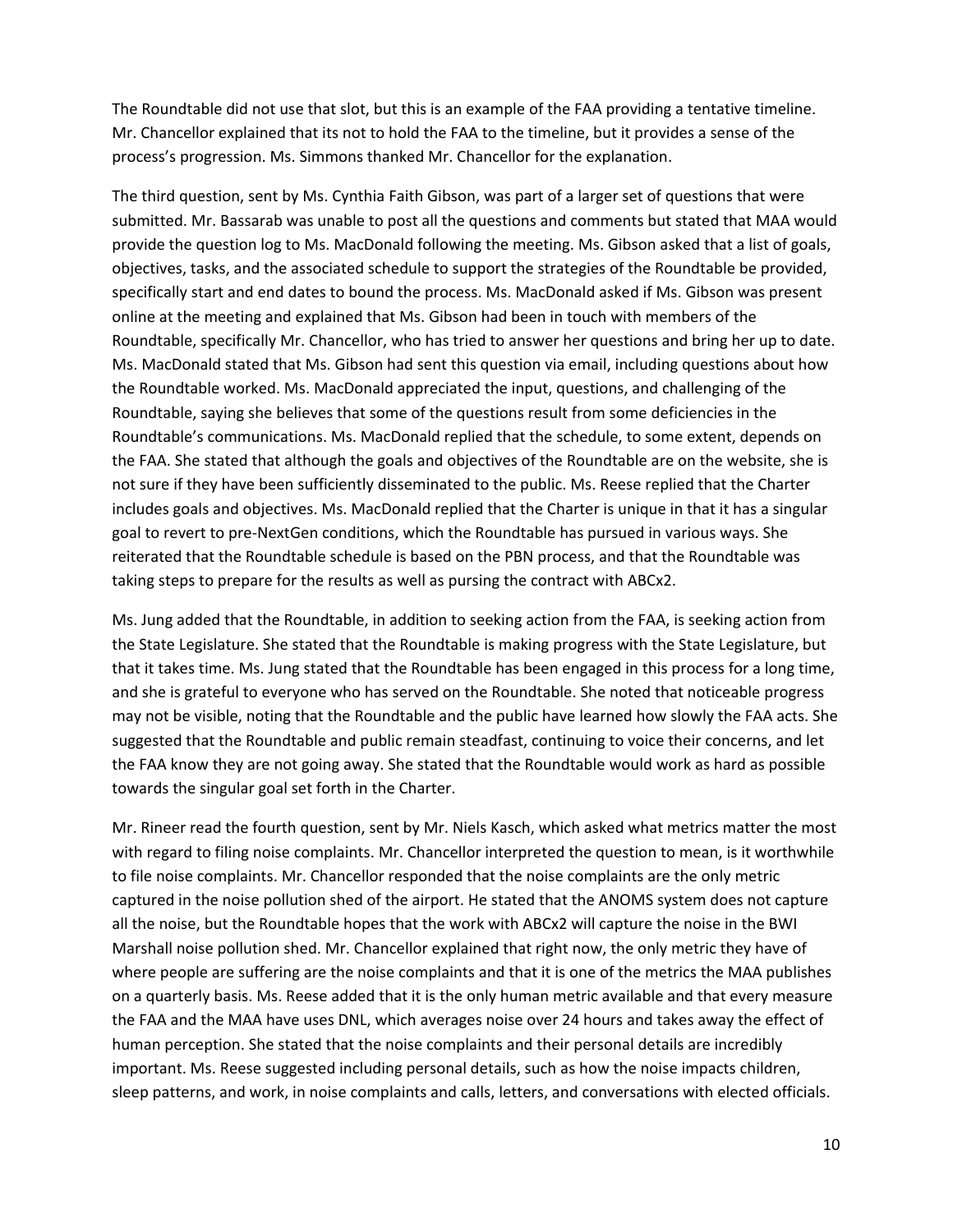Mr. Kasch clarified that his question referred to metrics such as the number of noise complaints or the unique households that file complaints. Mr. Rineer replied that the FAA does not use the number of noise complaints as a driver of change. Ms. Reese suggested that affected residents should encourage neighbors to file at least one complaint so that more data points exist in affected areas and stated that in the past the MAA has downplayed large numbers of complaints from a single household if no one else around them is making the a complaint. Mr. Rineer replied that the MAA does not dismiss multiple complaints from the same household. Ms. Reese disagreed with Mr. Rineer. She encouraged everyone to continue to make noise complaints and stated that the Roundtable was listening. Mr. Roth suggested Mr. Kasch review the MAA quarterly noise reports, which are available on the MAA website, and see what the MAA does with them, which may help to answer the question.

Ms. Gibson began the live public comment session. She asked why no one was pressuring the FAA to obtain copies of the PBN Working Group meeting minutes. She stated that because the FAA is a government agency, it is public law that they have to provide the meeting minutes, which can redact confidential information. Mr. Roth replied that the Roundtable has requested the meeting minutes and the FAA has responded to file a Freedom of Information Act (FOIA) request. Ms. Gibson asked why a FOIA has not been filed. Mr. Woomer replied that he is retired from the Department of Energy (DOE) and stated that he is sure the FAA classifies the discussions as pre-decisional, which are protected and do not have to be released. They can only be obtained if the agency releases them or through a court order. Ms. Gibson suggested using a court order. Mr. Woomer replied that obtaining through a court order seldom works and is very expensive. Ms. Gibson disagreed with Mr. Woomer and stated that the government has become more transparent if you know who to ask, and that the government can redact information if required prior to releasing such documents.

Mr. Reese replied that the Roundtable has to work with the FAA and that the meetings are considered pre-decisional. He also stated that requesting a court order would destroy the existing relationship with the FAA; if so, the PBN Working Group could decline to review the Roundtable's proposal. Ms. Gibson replied that it has been six years already. Mr. Reese explained that the PBN process has been proceeding for only the last couple of months. Ms. Gibson apologized, saying she was not aware that the PBN process had only been going on for the last couple of months. Mr. Reese noted that this relationship is a delicate balance, saying the MAA represents the Roundtable and is a guest at the PBN Working Group meetings. Mr. Roth stated that the fact that the Roundtable was able to get the procedure changes proposal, which has concurrence from the MAA and Industry, in front of the FAA is a significant accomplishment. He agreed with Mr. Reese in that there is not much to gain in being confrontational with FAA about meeting notes.

Ms. Gibson asked how the PBN Working Group can be proactive with anything if the Roundtable has no insight into what their planning and strategy is. Her interpretation is that the Roundtable is at the mercy of the FAA. Mr. Roth disagreed, replying that the Roundtable submitted the proposal to the PBN Working Group and is not unaware of what the PBN Working Group is doing; the FAA is putting the Roundtable's proposal through their process. He explained that the Roundtable was not reactive and waiting for the PBN to help them, but that the Roundtable has been proactive by providing the FAA with proposed procedural changes that have buy-in from MAA and Industry. Ms. Gibson asked if there was a timeline associated with the process, specifically if the FAA has to respond to the proposal by a certain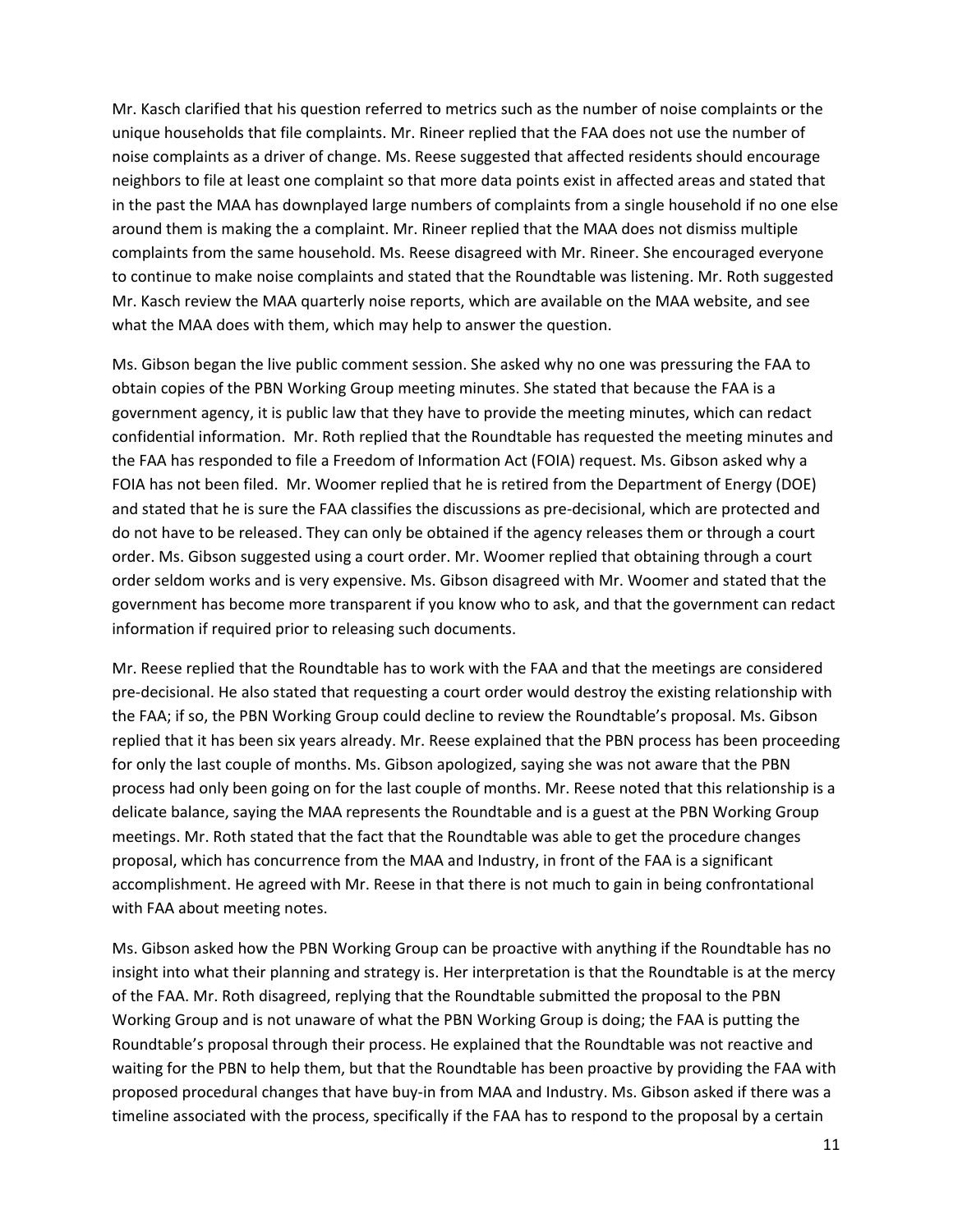date. Mr. Roth replied that there was no required timeline. Ms. Gibson asked if that meant the process could go nowhere. Mr. Roth responded that it could go nowhere, and if so, there would be ramifications. Mr. Roth explained the history of the Roundtable's interaction with the FAA, beginning with the FAA's proposed changes and the Roundtable's initial response in 2018, followed by the State of Maryland's lawsuit against the FAA, and then the Roundtable's proposal to the FAA in 2019. He expects the State of Maryland to revive the lawsuit should FAA not implement the Roundtable's proposed procedural changes because that would indicate that the FAA is not acting in good faith in addressing noise concerns. Ms. Gibson asked if there was a date at which the Roundtable would escalate the issue. Mr. Reese explained the PBN Working Group was an open-ended process with many technical experts. While reviewing the Roundtable's proposed procedural changes, the FAA also considers civil and safety regulations and issues, which are currently outside the Roundtable's areas of expertise. He stated that it was a huge win that the PBN Working Group is considering the Roundtable's proposal, explaining that the FAA added it to the DC Metroplex Working Group three years earlier than scheduled to address the Roundtable's concerns. Mr. Reese considers that an act of good faith by the FAA. He stated that the Roundtable relies on the MAA to provide us the timeline on the process. The Roundtable will not know about the final proposal until the FAA has completed their process.

Ms. Higgs stated that the Roundtable submitted the proposal to the FAA in November 2019. She noted that there is confusion regarding the time elapsed since the submittal and the statement that the PBN Working Group has only been reviewing the procedures for a few months. Mr. Reese informed Ms. Higgs that, six or seven months ago, Mr. Shank told the Roundtable that the PBN Working Group first convened to discuss the Roundtable's proposed procedures and stated that the process had been on hold prior to that. He referred Ms. Higgs to past meeting minutes for documentation of this. Ms. Higgs replied that it had been indicated that the process had only been started a couple of months ago.

Ms. Gibson asserted that to not get a reply after six months is outrageous. She feels it is offensive that citizens are subjected to this noise when the Roundtable and a court order exist, but the FAA can hide behind the fact there is no deadline for them to meet. Ms. Gibson was asked to please communicate those comments to her Senator. Mr. Woomer called a point of order, stating that the speaker was over the allotted four minutes and said that the discussion is at an end.

Mr. Kasch asked if an individual had ever sued the FAA and if so, what was the result. Ms. MacDonald stated that the question was outside of the scope of the Roundtable. Ms. Reese replied that an individual can sue, but they would have to get jurisdiction. Mr. Paul Verchenski stated that the Oakland Mills Community Association petitioned the FAA for redress from the noise pollution and was denied. He explained that an individual could sue under the right of petition, but it is extremely hard to have government agencies move as a result of the lawsuit.

Mr. Jim Barne began the in-person public comments. He and his wife are new residents of Crownsville, Maryland; he is also an airline captain. Mr. Barne stated that he is frustrated by very basic stuff that he sees. He explained that Stage 5 aircraft can be operated more noisily than Stage 3 aircraft, which he has seen around BWI Marshall. He attributes it to how air traffic control route aircraft and clear them for approaches. Mr. Barne stated that arriving aircraft could be placed over the Severn River for Runway 33L. He stated aircraft are vectored over the population. He also suggested making the glideslope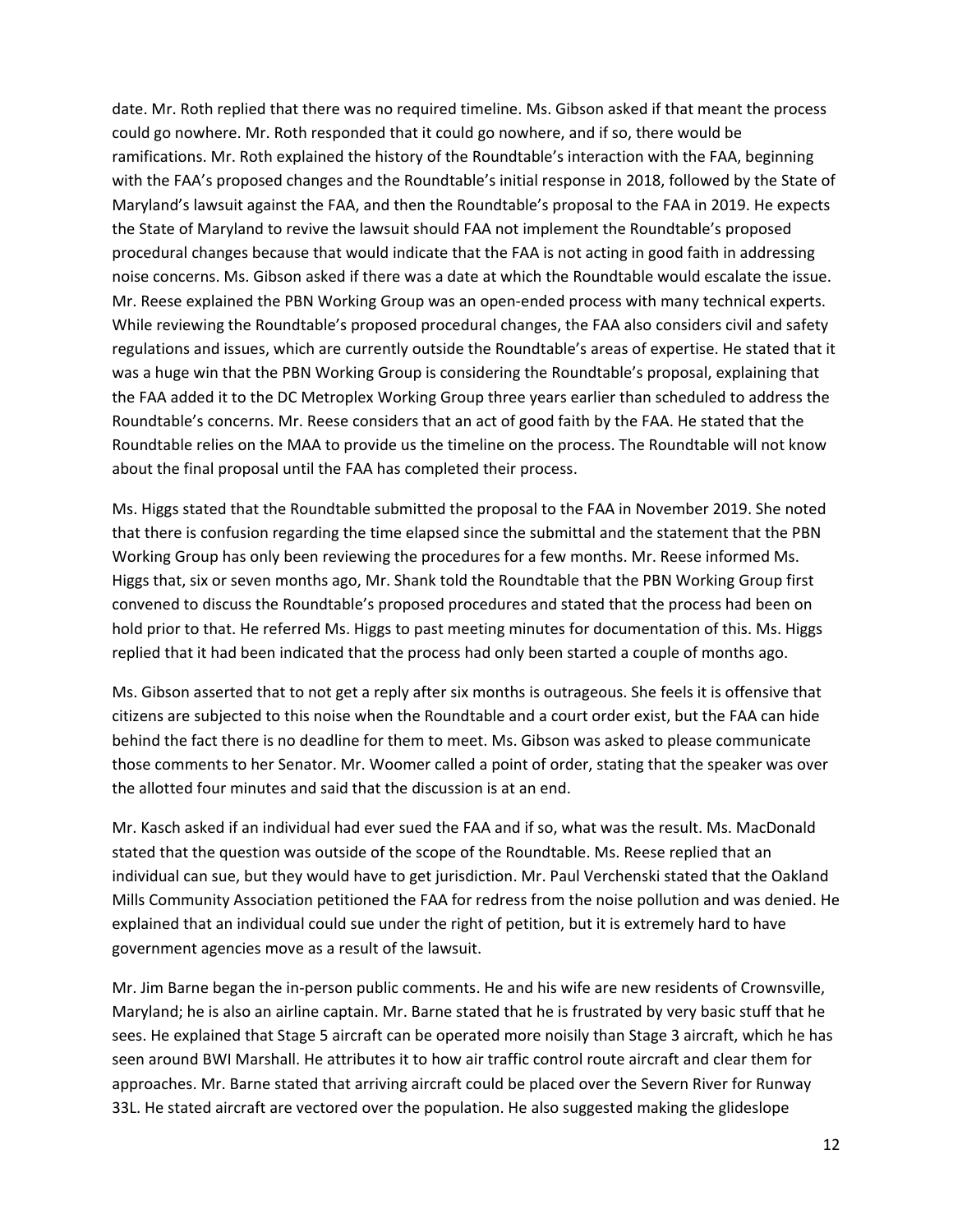steeper and implement continuous decent approaches, neither of which are new concepts. He said that Stage 5 aircraft are a great thing, but that they are coming in over his house in level flight which makes them noisier and is not necessary. Additionally, level flight at low altitude wastes fuel and neither airlines nor pilots want to do it.

Mr. Marc Peterson suggested using alternative facts to elicit change. He gave examples such as stating that NextGen was an Obama/Biden mandate, that 32% of the public was against NextGen, and of that 32%, 10% are willing to use armed force to overturn NextGen. He stated that facts are unnecessary.

Mr. Jimmy Pleasant gave the final public comments of the evening. He stated that he emailed questions to various people, including the governor, and asked if there were any answers. Ms. MacDonald replied in the negative.

Mr. Pleasant asserted that he wanted the State's attorney to come to a meeting and go over the aviation code line by line to make sure BWI Marshall has been recording and publishing all the information, and the Roundtable needs to make sure they are making the correct decisions. He stated he received information that only the day-night average is used. He stated that he wanted to see the sound exposure level of each noise event and that the public and the Roundtable need this data. Mr. Rineer responded that the MAA asked Mr. Pleasant to put in a public information request and had provided him the link. Mr. Pleasant stated that he did submit a public information request and got no answer, reiterating that he wants the State's attorney to come out. Ms. MacDonald asked Mr. Pleasant if he sent a request using the link provided by Mr. Rineer; Mr. Pleasant stated he received no reply.

Mr. Pleasant said that every noise event should be in the quarterly noise report and should include the altitude of the aircraft, but there is nothing, which is a violation of the Maryland Code. Mr. Holley suggested Mr. Pleasant contact the State's attorney and report back to the Roundtable what he was able to find out.

Ms. Reese told Mr. Pleasant that she finds it helpful and powerful when he and others describe the location of a noise event and its impacts on daily life. She stated that she understands that Mr. Pleasant enjoys getting into the details of the information, but she thinks the elected officials need high-level information. Ms. Reese stated that clearly Mr. Pleasant, like others living under the flight paths, is suffering and she thinks comments related to that are most useful. Mr. Pleasant responded that he thinks the information on noise events would also be useful, asking if Ms. Reese thinks that the public would like to know the number of aircraft on each flight path and the sound exposure level of each. He reiterated that information on the noise events is not posted in the quarterly report. Ms. Reese restated to Mr. Pleasant that she feels it is helpful when he states the conditions that he experiences and that she thinks he will be impressed by the noise monitoring data ABCx2 can get.

Mr. Pleasant stated that he had the quietest day since his noise study was performed. He mentioned that in 2018, Congress authorized the FAA to perform a noise study on reducing aircraft speed on take offs and that MIT had identified low frequency sound as a major cause of noise pollution that did not affect the operations. Mr. Pleasant also stated San Francisco was getting a noise study on departures. Mr. Pleasant stated that the code states that the flight procedures being used out of BWI Marshall must be shown and believe that the MAA is in a code violation.